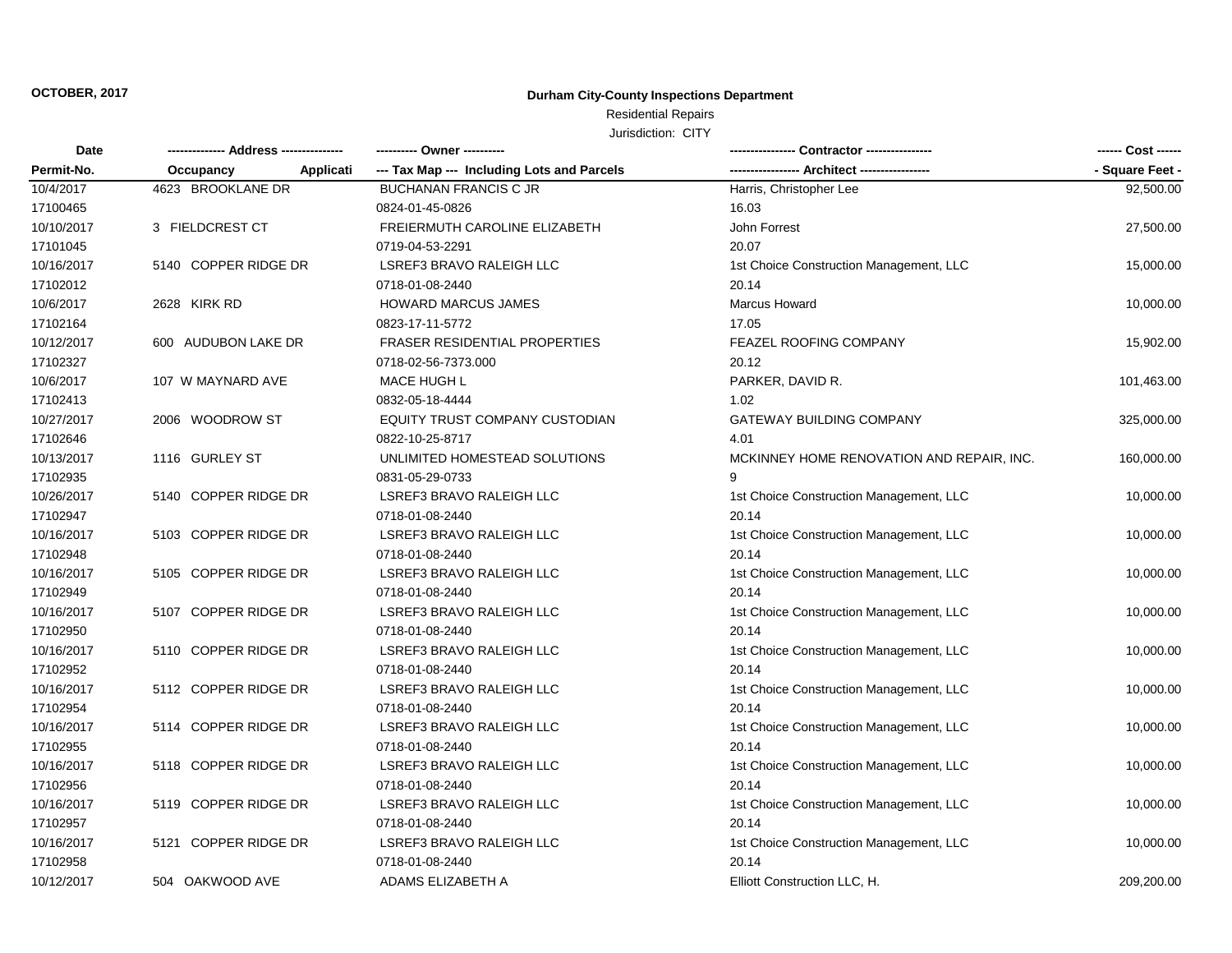## Residential Repairs

| Date       | -------------- Address --------------- |           | ---------- Owner ----------                |                                            |                 |
|------------|----------------------------------------|-----------|--------------------------------------------|--------------------------------------------|-----------------|
| Permit-No. | Occupancy                              | Applicati | --- Tax Map --- Including Lots and Parcels |                                            | - Square Feet - |
| 17103145   |                                        |           | 0831-05-17-5682                            | 11                                         |                 |
| 10/6/2017  | 106 S DRIVER ST                        |           | <b>HARRISON LEMUEL B</b>                   | Lazarus Repair Maintenance.LLC             | 55,000.00       |
| 17103341   |                                        |           | 0831-15-63-0549                            | 10.01                                      |                 |
| 10/6/2017  | 1012 LANCASTER ST                      |           | LEONINE BUILDING SOLUTIONS LLC             | Leonine Building Solutions, LLC            | 102,000.00      |
| 17103367   |                                        |           | 0822-15-54-7160                            | 3.01                                       |                 |
| 10/19/2017 | 3005 TRAIL WOOD DR                     |           | SMITH PHILLIP BRIAN                        | BH RALEIGH, INC., T/A BLUE HAVEN POOLS AND | 76,000.00       |
| 17103416   |                                        |           | 0813-01-47-5565                            | 17.07                                      |                 |
| 10/16/2017 | 2621 STUART DR                         |           | <b>VRANA BRUCE</b>                         | Pinam Construction, Inc.                   | 78,000.00       |
| 17103478   |                                        |           | 0820-06-28-4552                            | $\overline{7}$                             |                 |
| 10/23/2017 | 2017 EASTWOOD DR                       |           | PACHON RUBEN RODRIGO RAMIREZ               | <b>Ruben R Ramirez</b>                     | 15,300.00       |
| 17103509   |                                        |           | 0739-02-56-2477                            | 20.14                                      |                 |
| 10/6/2017  | 804 COUNTRY CLUB DR                    |           | <b>FITZPATRICK JOHN</b>                    | <b>Build Moore Exteriors, LLC</b>          | 29,781.00       |
| 17103570   |                                        |           | 0804-02-75-2248                            | 16.04                                      |                 |
| 10/19/2017 | 1307 DOLLAR AVE                        |           | <b>BOZZETTE SAMUEL ANTHONY</b>             | STARNES, THOMAS O.                         | 77,774.00       |
| 17103576   |                                        |           | 0822-15-63-6913                            | 3.02                                       |                 |
| 10/13/2017 | 1506 LIBERTY ST                        |           | MCKINNEY HOME RENOVATION                   | MCKINNEY HOME RENOVATION AND REPAIR, INC.  | 116,045.00      |
| 17103585   |                                        |           | 0831-11-65-7864                            | 10.02                                      |                 |
| 10/17/2017 | 2013 NC 55 HWY                         |           | <b>FREEMAN REUBEN</b>                      | Gabino De La Rosa Jr.                      | 15,000.00       |
| 17103604   |                                        |           | 0830-09-15-3520                            | 20.09                                      |                 |
| 10/12/2017 | 5317 REVERE RD                         |           | ABIEL LLC                                  | Jose Pena                                  | 3,600.00        |
| 17103627   |                                        |           | 0727-02-77-6903                            | 20.13                                      |                 |
| 10/17/2017 | 730 CRESTVIEW DR                       |           | TRIPLE B INVESTMENTS OF                    | Claudio Hortoneda                          | 12,000.00       |
| 17103634   |                                        |           | 0825-04-92-2197                            |                                            |                 |
| 10/12/2017 | 5813 STARDUST CT                       |           | <b>EARP DANNY W</b>                        | <b>William Banks</b>                       | 6,500.00        |
| 17103638   |                                        |           | 0834-01-29-5457                            | 16.01                                      |                 |
| 10/10/2017 | 3913 CHIPPENHAM RD                     |           | VAN LANDINGHAM KEVAN EPES SR               | HOMECRAFTER INC.                           | 43,000.00       |
| 17103663   |                                        |           | 0719-01-08-2605                            | 20.08                                      |                 |
| 10/16/2017 | 2118 SPRUNT AVE                        |           | PAINTER WILLIAM E JR                       | HEARTHSTONE HOMES, INC.                    | 25,000.00       |
| 17103677   |                                        |           | 0822-09-16-7808                            | 4.01                                       |                 |
| 10/24/2017 | 2417 FARTHING ST                       |           | <b>MARIMPIETRI ANTHONY B</b>               | Anthony & Deborah Marimpietri              | 5,000.00        |
| 17103689   |                                        |           | 0832-09-16-6660                            | 1.02                                       |                 |
| 10/6/2017  | 8 COGGINS MINE CT                      |           | ALVAREZ OSCAR                              | Streetscape Builders, Inc.                 | 24,000.00       |
| 17103692   |                                        |           | 0709-03-11-1936                            | 20.18                                      |                 |
| 10/6/2017  | 5 GENEVA CT                            |           | OAKKAR OAKKAR                              | <b>Guy Newsome</b>                         | 12,300.00       |
| 17103697   |                                        |           | 0729-03-30-2660                            | 20.12                                      |                 |
| 10/25/2017 | 511 N DRIVER ST                        |           | <b>BRICE WALTER LEE</b>                    | Eagle Carports                             | 8,550.00        |
| 17103731   |                                        |           | 0831-11-55-7794                            | 10.01                                      |                 |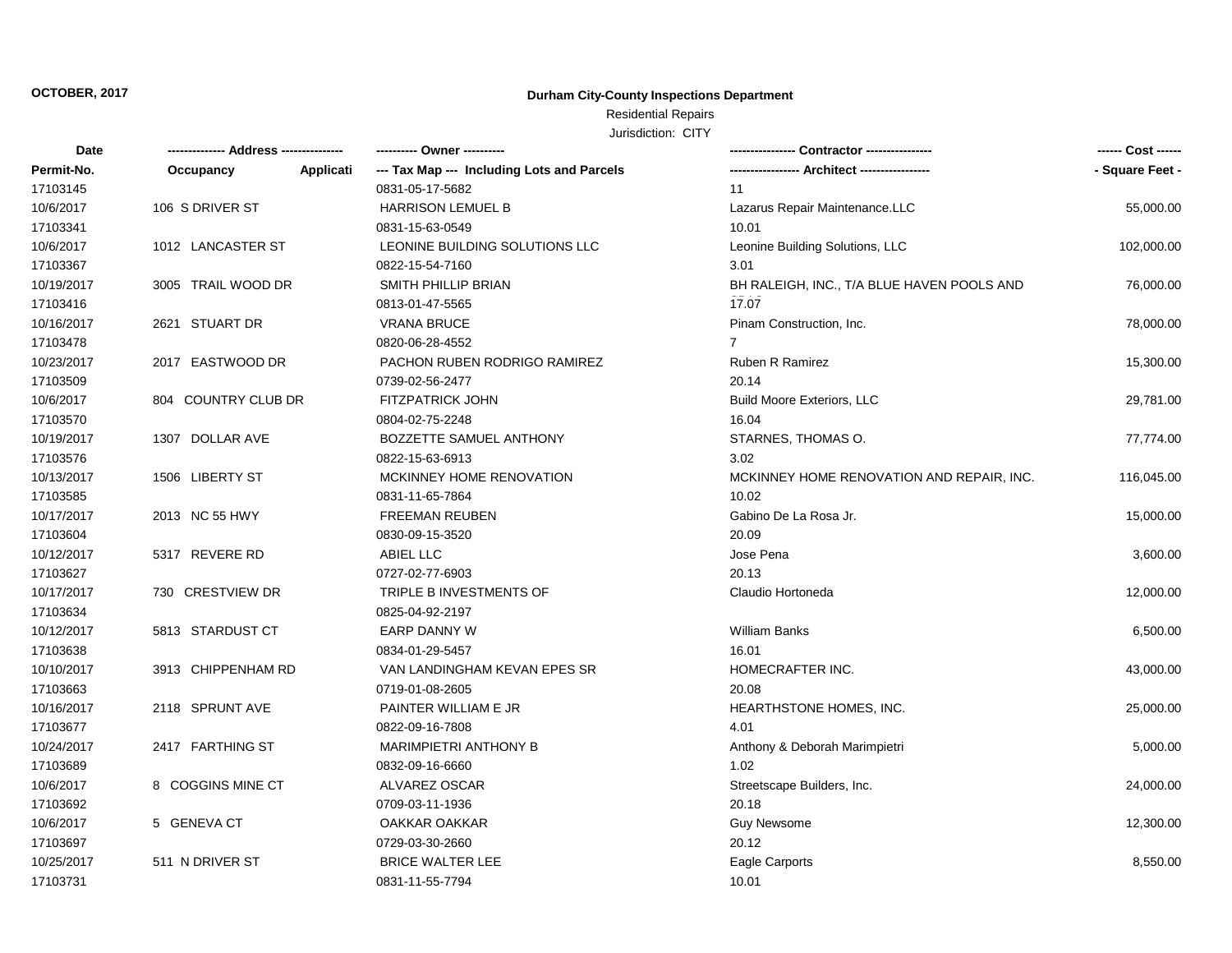## Residential Repairs

| Date       | -------------- Address --------------- | ---------- Owner ----------                |                                                  | ------ Cost ------ |
|------------|----------------------------------------|--------------------------------------------|--------------------------------------------------|--------------------|
| Permit-No. | Applicati<br>Occupancy                 | --- Tax Map --- Including Lots and Parcels |                                                  | - Square Feet -    |
| 10/3/2017  | 5806 SHAMROCK RD                       | MARTINEZ DAVID P                           | FS, LLC                                          | 2,749.38           |
| 17103734   |                                        | 0727-02-76-1042                            | 20.13                                            |                    |
| 10/16/2017 | 713 ROCHESTER ST                       | <b>MORGAN DAVID E</b>                      | CW of Raleigh/Durham LLC - Champion Window Co of | 16,248.00          |
| 17103736   |                                        | 0842-03-40-1138                            | 18.02                                            |                    |
| 10/4/2017  | 17 BOXWOOD DR                          | MACDOUGALL JENNIFER                        | Lanier Building Company, Inc.                    | 16,000.00          |
| 17103737   |                                        | 0729-03-20-2814                            | 20.12                                            |                    |
| 10/6/2017  | 3720 DAIRY POND PL                     | RAY NEIL D                                 | BERCON BUILDING COMPANY INCORPORATED             | 34,500.00          |
| 17103740   |                                        | 0813-03-34-8366                            | 17.07                                            |                    |
| 10/3/2017  | 716 S BUCHANAN BLVD                    | <b>EMANUEL KEVIN D</b>                     | Kevin Emanuel                                    | 3,500.00           |
| 17103744   |                                        | 0821-11-56-0838                            | 5                                                |                    |
| 10/12/2017 | 104 MASONDALE AVE                      | PROPERTY CZARS LLC                         | TRC Masonry and Builders LLC                     | 100,000.00         |
| 17103757   |                                        | 0820-07-79-3814                            | 13.03                                            |                    |
| 10/2/2017  | 1710 MOHEGAN DR                        | REVIVAL HOME REBUILDERS LLC                | <b>Revival Home Rebuilders LLC</b>               | 65,000.00          |
| 17103764   |                                        | 0814-02-68-9221                            | 16.04                                            |                    |
| 10/10/2017 | 4 BERWICK CT                           | PIERSON DAVID L                            | Quality One Contracting LLC                      | 21,300.00          |
| 17103765   |                                        | 0719-02-88-5813                            | 20.07                                            |                    |
| 10/9/2017  | 411 E TRINITY AVE                      | CARDINAL WEST BUILDING                     | <b>Skyrock Construction LLC</b>                  | 79,000.00          |
| 17103766   |                                        | 0832-18-21-9472                            | 2                                                |                    |
| 10/12/2017 | 1919 CECIL ST                          | LORENZO HOMES LLC                          | Nathaniel Lorenzo                                | 29,000.00          |
| 17103795   |                                        | 0820-08-79-6251                            | 13.03                                            |                    |
| 10/4/2017  | 323 ROSEDALE CREEK DR                  | <b>WISLER BONITA L</b>                     | SOUTHERN EXPOSURE SUNROOMS                       | 9,366.00           |
| 17103805   |                                        | 0769-03-22-3747                            | 19                                               |                    |
| 10/12/2017 | 10 GRAY FOX CT                         | FINLEN SANDRA H                            | Falcone Crawl Space & Structural Repair, LLC     | 2,840.00           |
| 17103811   |                                        | 0729-03-24-6379                            | 20.11                                            |                    |
| 10/2/2017  | 4027 CROWN HILL DR                     | CARTER DANIEL L                            | FS, LLC                                          | 3,350.00           |
| 17103812   |                                        | 0709-02-87-3149                            | 20.18                                            |                    |
| 10/2/2017  | 2708 LINDBERGH ST                      | <b>BOSTON MACEO IV</b>                     | FS, LLC                                          | 13,746.00          |
| 17103813   |                                        | 0832-07-58-4463                            | 1.01                                             |                    |
| 10/13/2017 | 1500 DUKE UNIVERSITY RD                | MAM-DURHAM LLC                             | Capstone/College Town Construction               | 6,000.00           |
| 17103820   |                                        | 0821-06-37-0920                            | 5                                                |                    |
| 10/2/2017  | 2715 ASHLEY ST                         | PROVIDENCE PROPERTY MANAGEMENT             | Chris Jolley                                     | 24,250.00          |
| 17103822   |                                        | 0823-19-62-5337                            | 17.05                                            |                    |
| 10/4/2017  | 1005 E OAK DR                          | PINTO AUDREY                               | CUSTOM QUALITY CARPENTRY LLC.                    | 26,200.00          |
| 17103823   |                                        | 0813-03-04-3457                            | 17.07                                            |                    |
| 10/4/2017  | 201 E CLUB BLVD                        | VANEGAS ALEJANDRO                          | Alejandro Vanegas                                | 2,500.00           |
| 17103824   |                                        | 0832-09-26-2108                            | 1.01                                             |                    |
| 10/2/2017  | 3022 ANNANDALE RD                      | MCNULTY BRENDAN DAVID                      | <b>Hollow Rock Construction LLC</b>              | 9,000.00           |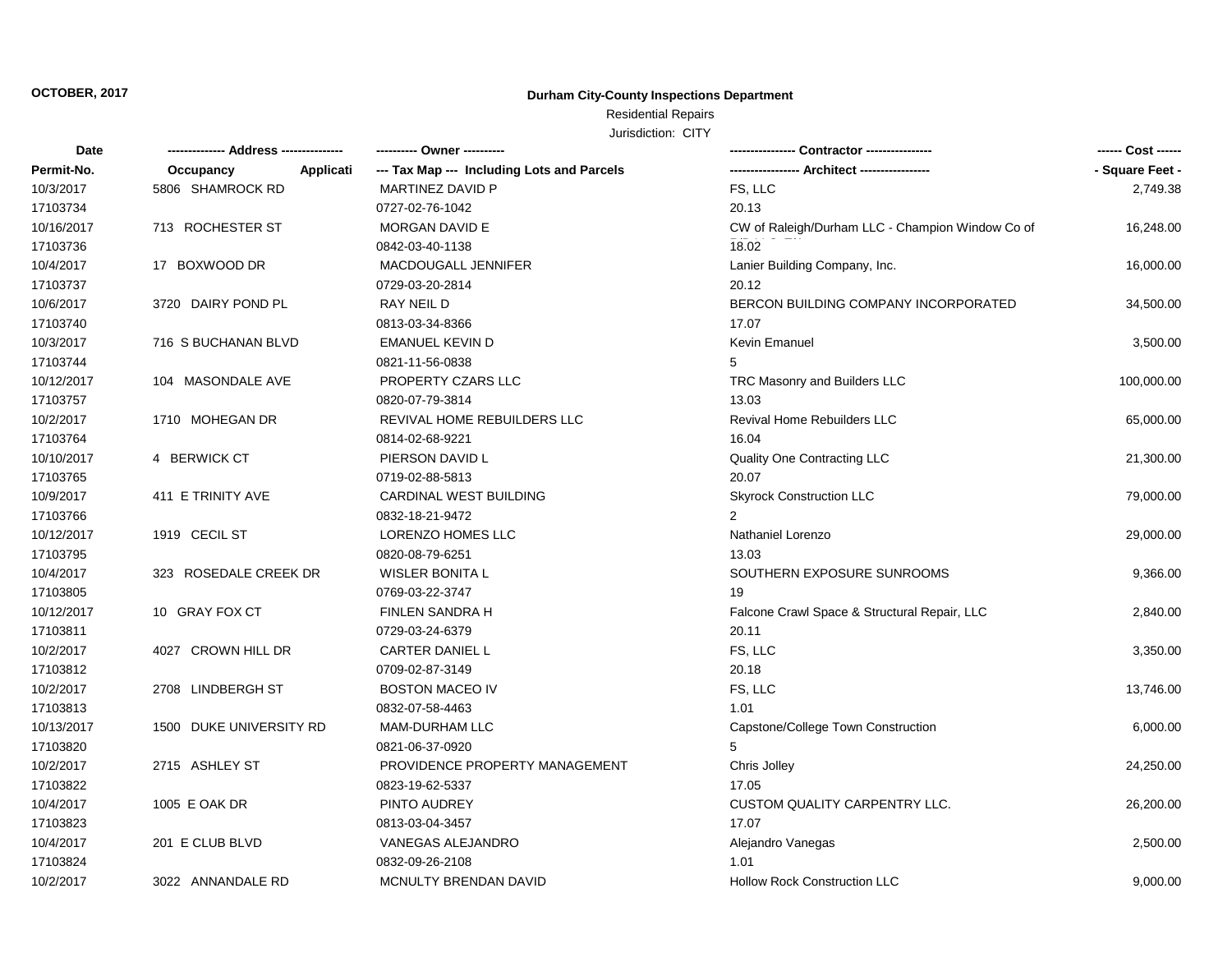## Residential Repairs

| Date       | -------------- Address --------------- |           | --------- Owner ---------                  |                                           | ------ Cost ------ |
|------------|----------------------------------------|-----------|--------------------------------------------|-------------------------------------------|--------------------|
| Permit-No. | Occupancy                              | Applicati | --- Tax Map --- Including Lots and Parcels |                                           | - Square Feet -    |
| 17103825   |                                        |           | 0801-02-55-3595                            | 20.17                                     |                    |
| 10/25/2017 | 4211 NEW BERN PL                       |           | <b>INGRAM ROBERT T</b>                     | Porch Conversion LLC                      | 32,000.00          |
| 17103826   |                                        |           | 0709-04-74-5435                            | 20.18                                     |                    |
| 10/6/2017  | 2315 QUINCY ST                         |           | <b>ODOM RUSSELL TRUSTEE</b>                | POWER LIFT FOUNDATION REPAIR - T/A BOLIN  | 11,100.00          |
| 17103832   |                                        |           | 0831-12-85-0341                            | 10.02                                     |                    |
| 10/2/2017  | 1510 WOODBURN RD                       |           | <b>WILLIAMSON DOUGLAS ERIC</b>             | Douglas Williamson                        | 15,000.00          |
| 17103833   |                                        |           | 0811-15-62-0514                            | 6                                         |                    |
| 10/3/2017  | 2409 STEPHENSON ST                     |           | SCOTT AMY E                                | <b>Advanced Structural Repair</b>         | 6,275.00           |
| 17103834   |                                        |           | 0832-10-46-4966                            | 1.01                                      |                    |
| 10/17/2017 | 906 ARNETTE AVE                        |           | <b>TAYLOR GREGORY</b>                      | MCKINNEY HOME RENOVATION AND REPAIR, INC. | 2,000.00           |
| 17103837   |                                        |           | 0821-11-56-2153                            | 5.00                                      |                    |
| 10/3/2017  | 810 W KNOX ST                          |           | <b>BYERS JOHN ANDREW</b>                   | FS, LLC                                   | 6,951.25           |
| 17103838   |                                        |           | 0822-16-83-4752                            | 3.02                                      |                    |
| 10/3/2017  | 2050 CARRIAGE WAY                      |           | <b>HOWELL PATRICK D</b>                    | POWER LIFT FOUNDATION REPAIR - T/A BOLIN  | 9,600.00           |
| 17103839   |                                        |           | 0708-03-00-4639                            | 20.12                                     |                    |
| 10/11/2017 | 801 DOWD ST                            |           | KNOWLES BEN LEE                            | <b>J &amp; G TRANSMOGRIFY HOMES, LLC.</b> | 46,000.00          |
| 17103842   |                                        |           | 0831-06-39-5135                            | g                                         |                    |
| 10/3/2017  | 4206 BEECHNUT LN                       |           | <b>EULER DANA</b>                          | FS, LLC                                   | 3,631.25           |
| 17103848   |                                        |           | 0709-01-37-8237                            | 20.18                                     |                    |
| 10/3/2017  | 9 DOBBS PL                             |           | <b>DEVOE JASON</b>                         | United Building Strucures Inc.            | 25,707.00          |
| 17103849   |                                        |           | 0820-09-26-0782                            | 20.07                                     |                    |
| 10/4/2017  | 728 HARDEE ST                          |           | <b>CERON LUIS</b>                          | LUIS CERON                                | 19,000.00          |
| 17103850   |                                        |           | 0832-20-90-5608                            | 10.02                                     |                    |
| 10/19/2017 | 6016 SOLITUDE WAY                      |           | <b>MORRIS ALYSHA</b>                       | <b>Justin Morris</b>                      | 750.00             |
| 17103851   |                                        |           | 0727-02-75-7231                            | 20.13                                     |                    |
| 10/18/2017 | 3102 MELLWOOD DR                       |           | <b>HUDSON LORI LEIGH</b>                   | <b>CUSTOM QUALITY CARPENTRY LLC.</b>      | 41,321.00          |
| 17103861   |                                        |           | 0814-03-42-7409                            | 17.07                                     |                    |
| 10/6/2017  | 17 COBBLERIDGE CT                      |           | <b>FRAIOLI MARC</b>                        | SOUTH TOWN CONSULTING                     | 16,000.00          |
| 17103865   |                                        |           | 0718-02-89-2654                            | 20.11                                     |                    |
| 10/2/2017  | 1118 LIBERTY ST                        |           | <b>THOMPSON SANDRA E</b>                   | SANDRA/RICHARD THOMPSON                   | 26,000.00          |
| 17103870   |                                        |           | 0831-11-56-4150                            | 10.01                                     |                    |
| 10/13/2017 | 706 DOWD ST                            |           | BUY ON THE SPOT LLC                        | Carolina Home Remodeling and Painting     | 24,530.00          |
| 17103887   |                                        |           | 0831-06-38-3938                            | 9                                         |                    |
| 10/12/2017 | 1426 PENNSYLVANIA AVE                  |           | SEVERANCE TOD A                            | BRIAN FOYE B & J MASONRY                  | 4,000.00           |
| 17103890   |                                        |           | 0822-10-37-7360                            | 4.01                                      |                    |
| 10/20/2017 | 2610 FREEMONT RD                       |           | <b>C&amp;P ACQUISITIONS LLC</b>            | <b>PATRICK GEMMELL</b>                    | 25,000.00          |
| 17103894   |                                        |           | 0803-04-63-6782                            | 17.07                                     |                    |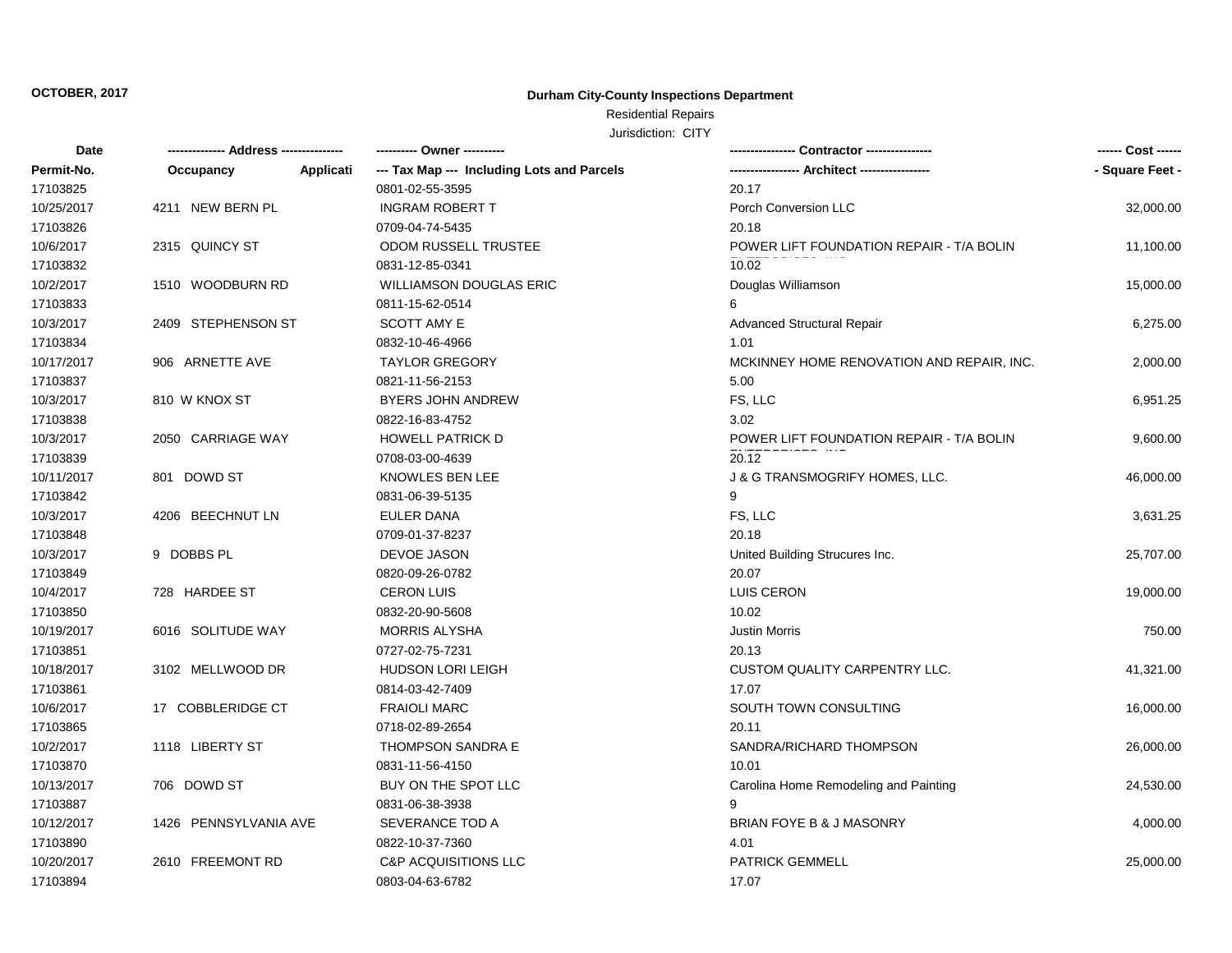## Residential Repairs

| Date       |                      | ---------- Owner ----------                             |                                     | ------ Cost ------ |
|------------|----------------------|---------------------------------------------------------|-------------------------------------|--------------------|
| Permit-No. | Occupancy            | Applicati<br>--- Tax Map --- Including Lots and Parcels |                                     | - Square Feet -    |
| 10/4/2017  | 7 DOBBS PL           | ELLIOTT SHARON L                                        | Jerry Schuster Consulting, LLC      | 10,600.00          |
| 17103916   |                      | 0820-09-26-0615                                         | 20.07                               |                    |
| 10/4/2017  | 19 GLENMORE DR       | <b>SCHUSTER JERRY</b>                                   | Jerry Schuster Consulting, LLC      | 8,100.00           |
| 17103917   |                      | 0820-09-05-3546                                         | 20.07                               |                    |
| 10/4/2017  | 3405 DOVER RD        | DAVIS DAVID LEE TRUSTEE                                 | FOUNDATION XPERTS, LLC              | 10,550.00          |
| 17103918   |                      | 0810-14-43-5093                                         | 20.08                               |                    |
| 10/5/2017  | 3009 KENAN RD        | <b>MALDONADO RAUL</b>                                   | Raul Maldonado Martinez             | 800.00             |
| 17103919   |                      | 0823-15-63-8761                                         | 17.05                               |                    |
| 10/6/2017  | 231 SOUTH BEND DR    | TOLL NC LP                                              | MK STICKBUILDERS LLC                | 3,534.00           |
| 17103920   |                      | 0717-02-77-1756                                         | 20.12                               |                    |
| 10/6/2017  | 615 SWIFT CREEK XING | TOLL NC LP                                              | MK STICKBUILDERS LLC                | 4,000.00           |
| 17103921   |                      | 0717-02-75-6962                                         | 20.12                               |                    |
| 10/6/2017  | 607 SWIFT CREEK XING | TOLL NC LP                                              | MK STICKBUILDERS LLC                | 4,000.00           |
| 17103924   |                      | 0717-02-75-9800                                         | 20.12                               |                    |
| 10/6/2017  | 631 SWIFT CREEK XING | TOLL NC LP                                              | MK STICKBUILDERS LLC                | 3,500.00           |
| 17103925   |                      | 0717-02-75-7742                                         | 20.12                               |                    |
| 10/27/2017 | 602 WATTS ST         | NOUKHALY MOHAMMED                                       | <b>CYNTHIA NEAL</b>                 | 28,000.00          |
| 17103926   |                      | 0822-19-61-3480                                         | 3.02                                |                    |
| 10/9/2017  | 3622 COLCHESTER ST   | <b>WIGGINS VICKIE</b>                                   | Rescue Construction Solutions Inc.  | 4,400.00           |
| 17103928   |                      | 0810-19-62-7359                                         | 20.07                               |                    |
| 10/9/2017  | 3622 COLCHESTER ST   | <b>BECKSTROM ZAC</b>                                    | Rescue Construction Solutions Inc.  | 4,400.00           |
| 17103929   |                      | 0810-19-62-7441                                         | 20.07                               |                    |
| 10/9/2017  | 801 N ELIZABETH ST   | <b>DEASE BOBBY</b>                                      | <b>CHASE BUILDING COMPANY</b>       | 70,000.00          |
| 17103930   |                      | 0831-05-28-3700                                         | q                                   |                    |
| 10/30/2017 | 6817 KNOTTY PINE DR  | HINSON KATHLEEN M                                       | Zurbuch Construction, Inc.          | 27,760.00          |
| 17103931   |                      | 0708-04-52-1462                                         | 20.12                               |                    |
| 10/20/2017 | 5 HAGGIS CT          | <b>BAHR KENNETH E</b>                                   | Project 9 Designs L.L.C.            | 49,000.00          |
| 17103932   |                      | 0823-10-25-5188                                         | 17.05                               |                    |
| 10/16/2017 | 1505 S ROXBORO ST    | JJ ENTERPRISES LLC                                      | Gardner Roofing & Construction Inc. | 16,200.00          |
| 17103935   |                      | 0821-20-71-9315                                         | 13.03                               |                    |
| 10/16/2017 | 1505 S ROXBORO ST    | JJ ENTERPRISES LLC                                      | Gardner Roofing & Construction Inc. | 16,200.00          |
| 17103936   |                      | 0821-20-71-9315                                         | 13.03                               |                    |
| 10/16/2017 | 1810 TURNING LEAF LN | DOD WILLIAM T                                           | Whitt, Jeffrey A.                   | 24,900.00          |
| 17103937   |                      | 0815-04-70-7140                                         | 16.04                               |                    |
| 10/9/2017  | 3 JONATHAN CIR       | ANKRAH NAA KU                                           | NAA AKU ANKRAH                      | 2,000.00           |
| 17103940   |                      | 0830-15-54-1478                                         | 20.09                               |                    |
| 10/24/2017 | 1525 CLERMONT RD     | <b>MEEHAN SEAN</b>                                      | <b>Monster Interiors LLC</b>        | 25,200.00          |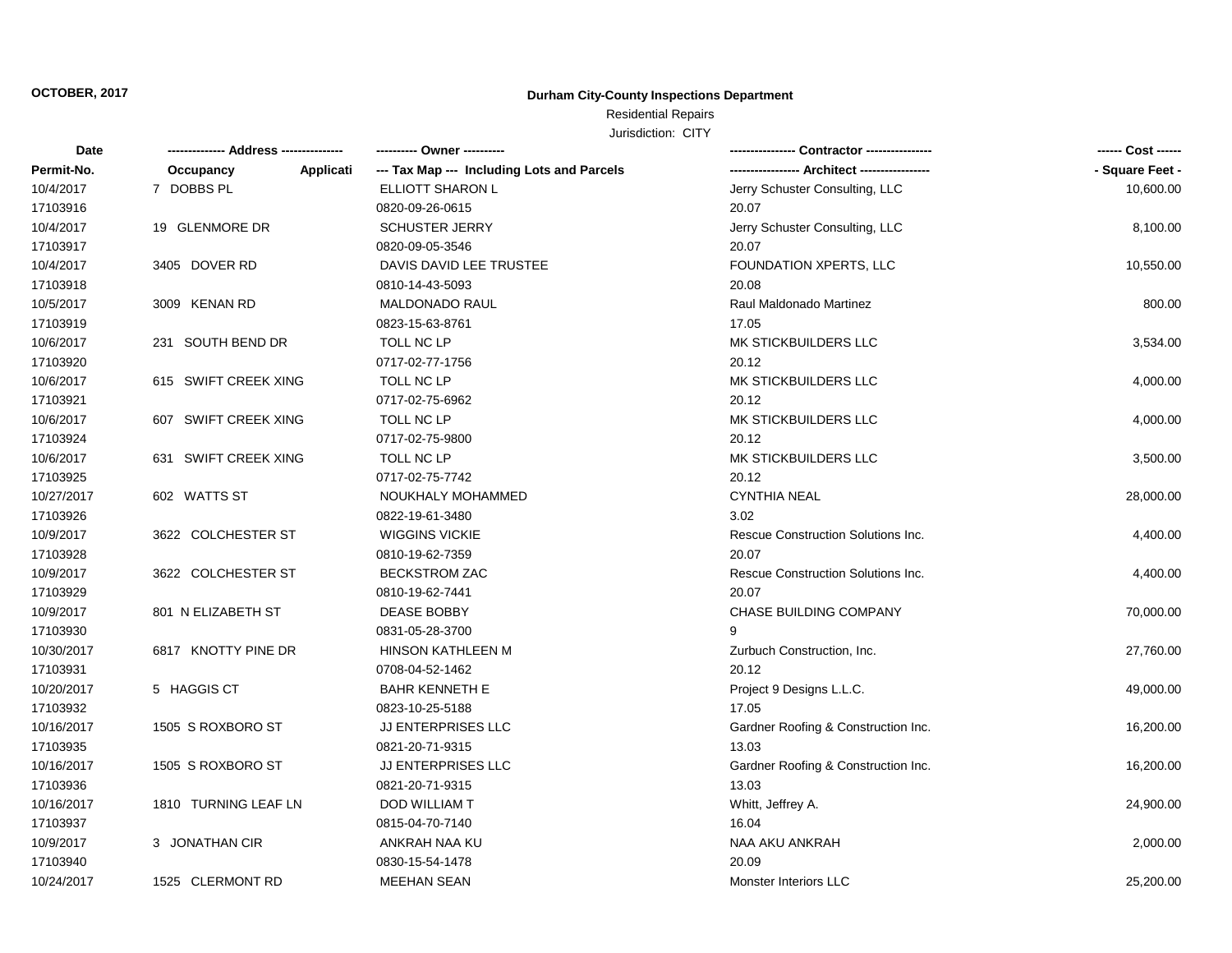## Residential Repairs

| Date       | -------------- Address --------------- |           | ---------- Owner ----------                |                                           | ------ Cost ------ |
|------------|----------------------------------------|-----------|--------------------------------------------|-------------------------------------------|--------------------|
| Permit-No. | Occupancy                              | Applicati | --- Tax Map --- Including Lots and Parcels |                                           | - Square Feet -    |
| 17103942   |                                        |           | 0728-04-70-8242                            | 20.13                                     |                    |
| 10/20/2017 | 316 WHITNEY LN                         |           | <b>KONANUR MEGHANA</b>                     | <b>J'S ELECTRIC INC.</b>                  | 3,900.00           |
| 17103943   |                                        |           | 0728-02-66-7526                            | 20.14                                     |                    |
| 10/4/2017  | 4420 SUNNY CT                          |           | <b>PALMERI MARK</b>                        | CUSTOM QUALITY CARPENTRY LLC.             | 60,765.00          |
| 17103955   |                                        |           | 0803-02-85-5273                            | 17.07                                     |                    |
| 10/30/2017 | 2414 VINTAGE HILL DR                   |           | ALLISON RON R                              | FERREE CONSTRUCTION, INC.                 | 62,000.00          |
| 17103960   |                                        |           | 0836-04-72-4007                            | 21                                        |                    |
| 10/10/2017 | 1205 SPRUCE ST                         |           | NICKENS GEARY W EST                        | Barbour Built Construction Inc.           | 1,000.00           |
| 17103961   |                                        |           | 0831-07-58-3196                            | 9                                         |                    |
| 10/20/2017 | 912 OAK GROVE PKWY                     |           | SAYDEH LEILA TRUSTEE                       | Cutting Edge Construction Co.             | 5,021.00           |
| 17103962   |                                        |           | 0851-04-72-8335                            | 18.04                                     |                    |
| 10/4/2017  | 3936 DOVER RD                          |           | LOUV WILLIAM C TRUSTEE                     | A.G. BUILDERS                             | 55,404.00          |
| 17103963   |                                        |           | 0719-02-58-3210                            | 20.08                                     |                    |
| 10/24/2017 | 414 DUNHILL DR                         |           | <b>CROWELL PETER G</b>                     | Aedan Workshop LLC                        | 8,500.00           |
| 17103968   |                                        |           | 0718-02-88-7966                            | 20.11                                     |                    |
| 10/11/2017 | 824 GLENDALE AVE                       |           | <b>FLEISHMAN BENJAMIN E</b>                | Benjamin Fleishman                        | 1,500.00           |
| 17103969   |                                        |           | 0832-17-00-8047                            | 8.02                                      |                    |
| 10/17/2017 | 725 HOPKINS ST                         |           | <b>JBI PROPERTIES LLC</b>                  | <b>EDWIN PUNT</b>                         | 61,050.00          |
| 17103970   |                                        |           | 0831-10-36-0018                            | 11                                        |                    |
| 10/9/2017  | 1505 VIRGINIA AVE                      |           | <b>FISHMAN REBECCA GAYLE</b>               | <b>HIRST CONSTRUCTION</b>                 | 15,900.00          |
| 17103972   |                                        |           | 0822-09-06-7641                            | 4.01                                      |                    |
| 10/24/2017 | 1114 SPRUCE ST                         |           | KPM PROPERTY INVESTMENT GROUP              | MCKINNEY HOME RENOVATION AND REPAIR, INC. | 122,554.00         |
| 17103990   |                                        |           | 0831-07-57-6902                            | 10.02                                     |                    |
| 10/13/2017 | 311 E ALTON ST                         |           | <b>SMITH TARA BROWN</b>                    | Marcellas Smith                           | 4,900.00           |
| 17103998   |                                        |           | 0820-12-77-5337                            | 13.04                                     |                    |
| 10/11/2017 | 5005 MANDEL RD                         |           | <b>WEBSTER ROSIE ANN H</b>                 | Living Stone LLC                          | 68,105.00          |
| 17104009   |                                        |           | 0814-02-78-6217                            | 16.04                                     |                    |
| 10/11/2017 | 1034 BIG SPRING CIR                    |           | LEVEL CAROLINA HOMES LLC                   | Level Carolina Homes, LLC                 | 10,000.00          |
| 17104011   |                                        |           | 0850-04-82-2808                            | 18.05                                     |                    |
| 10/23/2017 | 3709 LUCKNAM LN                        |           | <b>HEDGES CHRISTINE</b>                    | CREATIVE RENOVATIONS, INC.                | 25,800.00          |
| 17104014   |                                        |           | 0719-03-33-0554                            | 20.08                                     |                    |
| 10/23/2017 | 3807 DARWIN RD                         |           | WHITE CARLYLE C                            | White Building, Inc.                      | 27,000.00          |
| 17104018   |                                        |           | 0719-01-07-5844                            | 20.08                                     |                    |
| 10/12/2017 | 814 SANDERSON DR                       |           | <b>HAMILTON ALMA BARNES</b>                | REGIONAL WATERPROOFING CO INC             | 7,951.00           |
| 17104022   |                                        |           | 0824-18-40-8453                            | 17.10                                     |                    |
| 10/20/2017 | 3736 SHOCCOREE DR                      |           | <b>TOLLEY JOHN T III</b>                   | Sierra Structures, Inc.                   | 10,480.00          |
| 17104024   |                                        |           | 0812-01-39-3143                            | 17.07                                     |                    |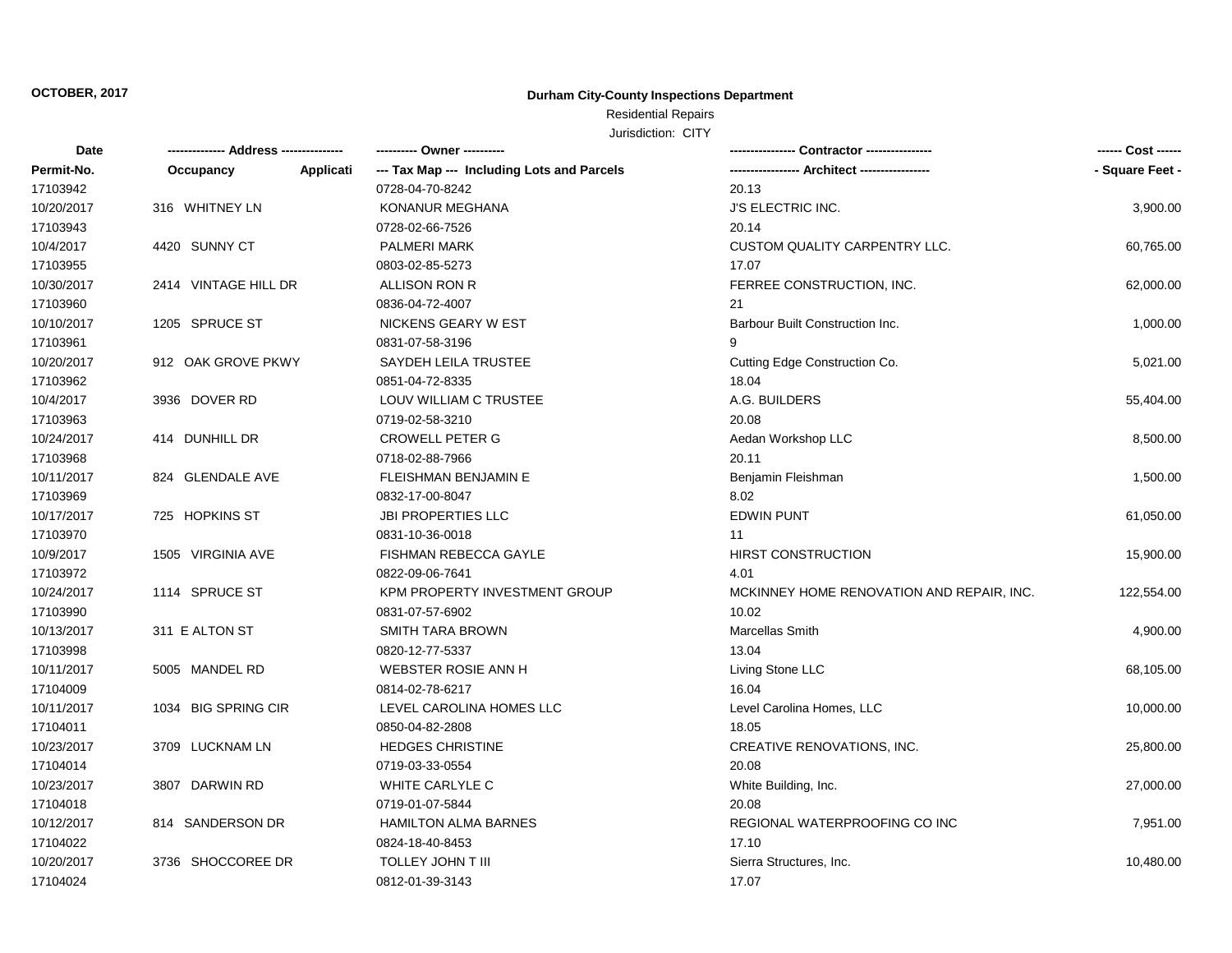## Residential Repairs

| Date       |                      |           | ---------- Owner ----------                |                                                  | ------ Cost ------ |
|------------|----------------------|-----------|--------------------------------------------|--------------------------------------------------|--------------------|
| Permit-No. | Occupancy            | Applicati | --- Tax Map --- Including Lots and Parcels |                                                  | - Square Feet -    |
| 10/12/2017 | 1002 CANA ST         |           | DAVIS JAMES S                              | FS, LLC                                          | 6,759.69           |
| 17104044   |                      |           | 0830-03-02-0890                            | 20.09                                            |                    |
| 10/19/2017 | 6509 FALCONBRIDGE RD |           | SALING NONA E                              | Phillips, Robert L.                              | 9,000.00           |
| 17104066   |                      |           | 0708-03-44-6058                            | 20.12                                            |                    |
| 10/17/2017 | 3411 MARQUIS DR      |           | CORONADO HERIBERTO ZUNIGA                  | Heriberto Zuniga                                 | 6,000.00           |
| 17104068   |                      |           | 0823-11-55-9235                            | 17.05                                            |                    |
| 10/12/2017 | 409 CANAL ST         |           | <b>BIGGERSTAFF ERIN M</b>                  | Turnlight Partners Ltd.                          | 1,490.00           |
| 17104074   |                      |           | 0831-05-18-8407                            | 9                                                |                    |
| 10/12/2017 | 1611 MARYLAND AVE    |           | <b>FIELDS ROBERT E</b>                     | James Lewis                                      | 21,354.00          |
| 17104079   |                      |           | 0822-10-27-8045                            | 4.01                                             |                    |
| 10/27/2017 | 4317 KLEIN DR        |           | ARENDSHORST WILLIAM J                      | ROCHESTER CONTRACTING NETWORK CORP.              | 37,334.00          |
| 17104082   |                      |           | 0800-01-36-6220                            | 20.17                                            |                    |
| 10/19/2017 | 1300 RUFFIN ST       |           | LEWIS ANNA ELIZABETH                       | ROCHESTER CONTRACTING NETWORK CORP.              | 31,945.00          |
| 17104084   |                      |           | 0822-16-83-7377                            | 3.02                                             |                    |
| 10/27/2017 | 12 ALTMONT CT        |           | LEIVERS MARTIN ROBERT                      | The Bath Remodeling Center                       | 17,800.00          |
| 17104088   |                      |           | 0801-03-43-4606                            | 20.17                                            |                    |
| 10/17/2017 | 10 W BAYBERRY CT     |           | <b>AYLOR OSCAR</b>                         | Riley Home Builders & Inspections, Inc. J. Scott | 24,300.00          |
| 17104089   |                      |           | 0718-01-49-9836                            | 20.11                                            |                    |
| 10/17/2017 | 501 NICHOLS FARM DR  |           | <b>JAMISON KENNETH E</b>                   | FS, LLC                                          | 1,452.50           |
| 17104091   |                      |           | 0850-02-69-1556                            | 18.05                                            |                    |
| 10/17/2017 | 1912 BEARKLING PL    |           | YURKOVICH JACQUELINE PAPAPIETR             | <b>Cornerstone Foundation Repair</b>             | 2,500.00           |
| 17104092   |                      |           | 0708-03-01-7065                            | 20.12                                            |                    |
| 10/17/2017 | 2810 STUART DR       |           | <b>HAMILTON LESLIE A</b>                   | <b>Cornerstone Foundation Repair</b>             | 2,500.00           |
| 17104093   |                      |           | 0820-05-07-9978                            | 20.07                                            |                    |
| 10/17/2017 | 717 HUGO ST          |           | <b>WARMACK DEREK R</b>                     | <b>CAROLINA CUSTOM BUILDERS</b>                  | 30,000.00          |
| 17104094   |                      |           | 0832-07-58-2516                            | 1.01                                             |                    |
| 10/17/2017 | 3603 LONG RIDGE RD   |           | FINLEY KAREN D                             | FOUNDATION XPERTS, LLC                           | 1,900.00           |
| 17104104   |                      |           | 0759-03-23-8254                            | 18.05                                            |                    |
| 10/24/2017 | 7 BARWINDS CIR       |           | <b>GONZALEZ FRANCISCO</b>                  | FS, LLC                                          | 5,810.00           |
| 17104105   |                      |           | 0718-02-78-4929                            | 20.11                                            |                    |
| 10/17/2017 | 918 FERNCREST DR     |           | NEAL PATTY J                               | FS, LLC                                          | 3,786.88           |
| 17104112   |                      |           | 0823-15-54-2892                            | 17.05                                            |                    |
| 10/18/2017 | 4815 BERINI DR       |           | MARSHALL JULIA ELDRIDGE                    | Crabtree Spaces, LLC, G                          | 27,000.00          |
| 17104113   |                      |           | 0803-04-94-1349                            | 17.07                                            |                    |
| 10/30/2017 | 230 MILL CHAPEL RD   |           | WEEKLEY HOMES LLC                          | CLAYTON CONSTRUCTORS dba POST NURSERY            | 20,000.00          |
| 17104116   |                      |           | 0707-01-26-5868                            | 20.12                                            |                    |
| 10/19/2017 | 2210 ALABAMA AVE     |           | <b>HAMLETT WILLIAM L</b>                   | Holcomb Demolition, Inc., Cecil                  | 1,000.00           |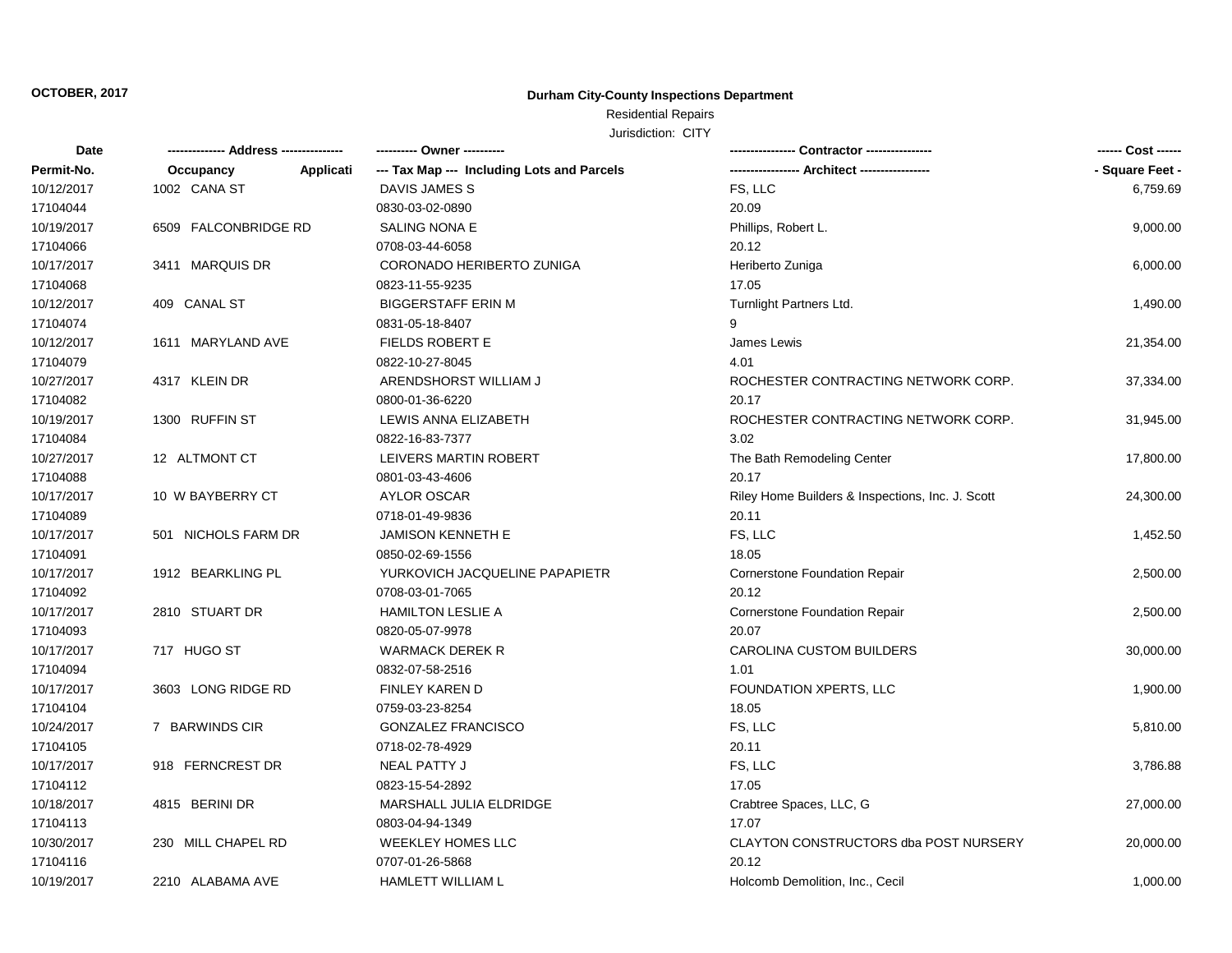## Residential Repairs

| Date       | -------------- Address -- | -------   | ---------- Owner ----------                |                                          | ------ Cost ------ |
|------------|---------------------------|-----------|--------------------------------------------|------------------------------------------|--------------------|
| Permit-No. | Occupancy                 | Applicati | --- Tax Map --- Including Lots and Parcels |                                          | - Square Feet -    |
| 17104124   |                           |           | 0822-05-08-2364                            | 4.01                                     |                    |
| 10/25/2017 | 309 LYRIC ST              |           | <b>BRIDGES LAWRENCY B</b>                  | Durham Building Company, LLC             | 1,000.00           |
| 17104127   |                           |           | 0831-05-29-1547                            | 9                                        |                    |
| 10/18/2017 | 711 USHER ST              |           | <b>SECURE INC</b>                          | D&A Complete Construction Inc.           | 51,875.00          |
| 17104151   |                           |           | 0833-15-63-1523                            | 17.09                                    |                    |
| 10/24/2017 | 609 JEROME RD             |           | <b>B WALLACE DESIGN &amp;</b>              | WALLACE, B. DESIGN & CONSTRUCTION        | 8,500.00           |
| 17104164   |                           |           | 0739-01-07-3851                            | 20.10                                    |                    |
| 10/27/2017 | 106 E CLUB BLVD           |           | <b>BOWLING TWANA Y</b>                     | KINGSFORD HOME IMPROVEMENT               | 2,109.80           |
| 17104165   |                           |           | 0832-09-15-9926                            | 1.01                                     |                    |
| 10/24/2017 | 105 E ENTERPRISE ST       |           | <b>TOMPKINS JEFF</b>                       | Thayer Homes, Inc.                       | 1,000.00           |
| 17104169   |                           |           | 0821-16-83-2084                            | 12.01                                    |                    |
| 10/24/2017 | 804 TURMERIC LN           |           | RENGEL ROBERT JAMES                        | ROMANOFF FLOOR COVERING, INC., T/A       | 9,100.00           |
| 17104180   |                           |           | 0729-02-65-5954                            | 20.10                                    |                    |
| 10/30/2017 | 2109 E MAIN ST            |           | <b>BOX BEND LLC</b>                        | Mattocks, Steve Nash                     | 70,000.00          |
| 17104183   |                           |           | 0831-15-63-3849                            | 10.01                                    |                    |
| 10/24/2017 | 112 SALMON RIVER DR       |           | PATEL BHUPENDRA                            | ROMANOFF FLOOR COVERING, INC., T/A       | 8,100.00           |
| 17104185   |                           |           | 0802-02-98-8229                            | 17.06                                    |                    |
| 10/24/2017 | 5813 RUSTIC WOOD LN       |           | <b>WESTMAN GRETCHEN D</b>                  | CHRISTOPHER HOMES, INC.                  | 24,102.00          |
| 17104191   |                           |           | 0727-02-85-8827                            | 20.13                                    |                    |
| 10/26/2017 | 8 EASTWIND PL             |           | HARWOOD ELAINE BROOKS                      | Hampton Kitchens of Raleigh, Inc.        | 62,500.00          |
| 17104215   |                           |           | 0708-04-53-2432                            | 20.12                                    |                    |
| 10/25/2017 | 2322 BROAD ST             |           | MOORE ROY G                                | Alejandro Delgado                        | 16,000.00          |
| 17104216   |                           |           | 0822-07-69-4971                            | 1.02                                     |                    |
| 10/24/2017 | 1303 GOODWIN RD           |           | CHRISTMAS WILLIAM A                        | <b>Advanced Structural Repair</b>        | 7,355.00           |
| 17104220   |                           |           | 0835-04-52-4578                            | 16.01                                    |                    |
| 10/24/2017 | 3813 NOTTAWAY RD          |           | <b>BUMM JACOB LUKE</b>                     | FS, LLC                                  | 3,684.00           |
| 17104222   |                           |           | 0719-01-27-1460                            | 20.08                                    |                    |
| 10/27/2017 | 5908 MARBLE DR            |           | ABBOTT DALE H                              | POWER LIFT FOUNDATION REPAIR - T/A BOLIN | 25,100.00          |
| 17104223   |                           |           | 0728-02-78-1592                            | 20.14                                    |                    |
| 10/27/2017 | 1802 FOREST RD            |           | <b>WILLIAMS JON RYAN</b>                   | FS, LLC                                  | 3,580.00           |
| 17104243   |                           |           | 0822-06-48-4036                            | 4.01                                     |                    |
| 10/27/2017 | 4620 BROOKLANE DR         |           | <b>CROSS LINZA</b>                         | <b>Advanced Structural Repair</b>        | 12,185.00          |
| 17104248   |                           |           | 0824-01-45-2968                            | 16.03                                    |                    |
| 10/27/2017 | 703 MALLARD AVE           |           | PISCITELLO MICHAEL W                       | Cornerstone Foundation Repair            | 7,000.00           |
| 17104260   |                           |           | 0831-05-28-4063                            | 9                                        |                    |
| 10/26/2017 | 4117 AMESBURY LN          |           | <b>HECHEMA MARC EMILE</b>                  | Hunter and Co. LLC, Paul                 | 140,000.00         |
| 17104263   |                           |           | 0719-01-05-2284                            | 20.18                                    |                    |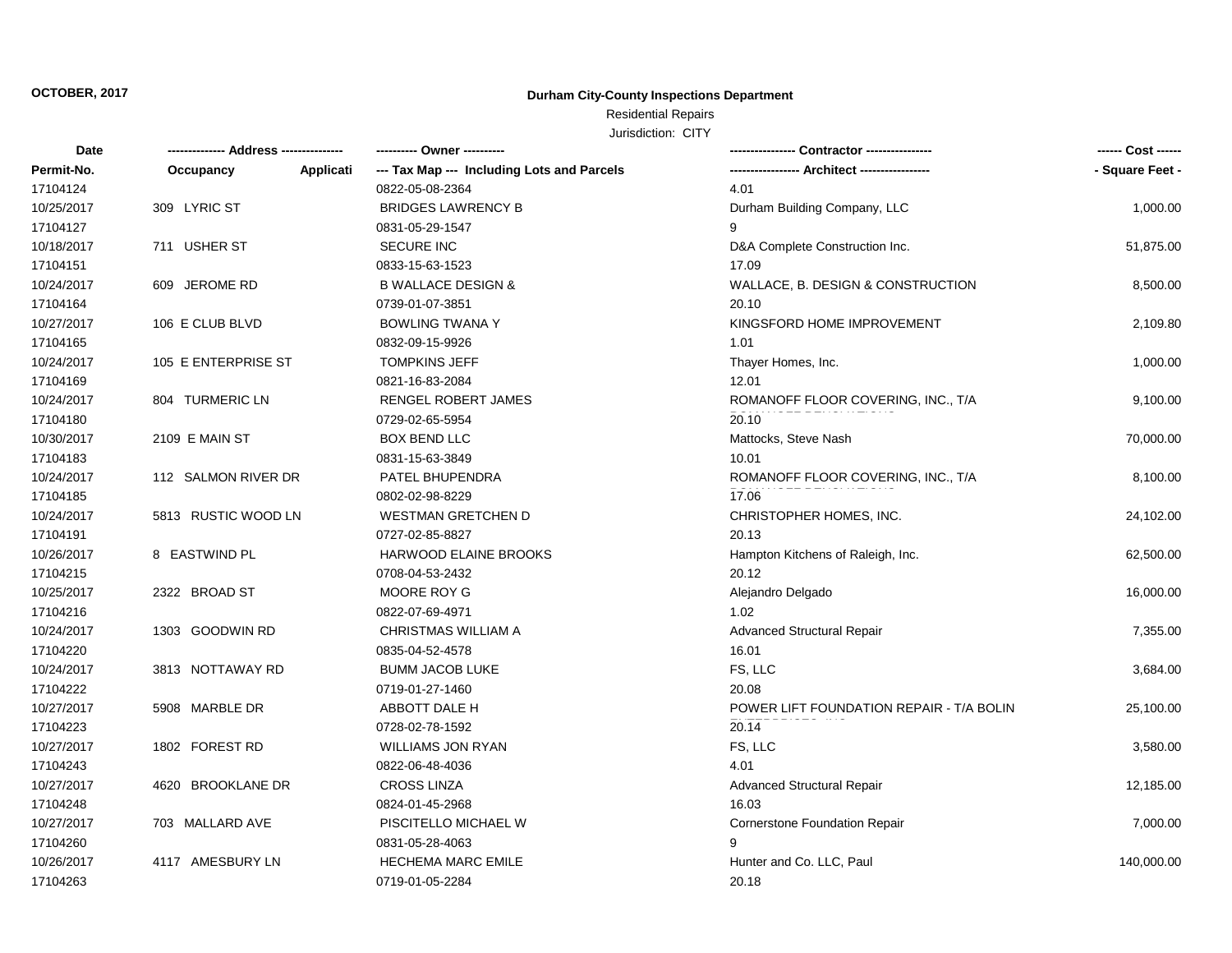## Residential Repairs

| <b>Date</b> |                        | ---------- Owner ----------                |                                        |                 |
|-------------|------------------------|--------------------------------------------|----------------------------------------|-----------------|
| Permit-No.  | Occupancy<br>Applicati | --- Tax Map --- Including Lots and Parcels |                                        | - Square Feet - |
| 10/30/2017  | 23 STRIDING RIDGE CT   | <b>HARRILL TRACEY</b>                      | EVOLUTIONARY DECKING                   | 28,560.00       |
| 17104266    |                        | 0729-03-24-1990                            | 20.11                                  |                 |
| 10/30/2017  | 4923 VISTAWOOD WAY     | <b>HARMAN RONALD C JR</b>                  | <b>EVOLUTIONARY DECKING</b>            | 28,023.00       |
| 17104269    |                        | 0719-04-74-8619                            | 20.11                                  |                 |
| 10/27/2017  | 3700 SUNNINGDALE WAY   | MITCHELL JOYCE HERNDON TRUSTEE             | FS, LLC                                | 12,346.00       |
| 17104289    |                        | 0719-03-33-9207                            | 20.08                                  |                 |
| 10/30/2017  | 314 SOUTHERLAND ST     | <b>GARRETT MARK A</b>                      | <b>MARK GARRETT</b>                    | 6,000.00        |
| 17104295    |                        | 0841-05-17-5810                            | 18.02                                  |                 |
| 10/30/2017  | 2106 W KNOX ST         | MUNRO PARKER INVESTMENTS LLC               | PARKER, DAVID R.                       | 1,000.00        |
| 17104310    |                        | 0822-14-24-5181                            |                                        |                 |
| 10/27/2017  | 2208 ASHE ST           | <b>GREEN KELVIN T</b>                      | <b>CHAD PERRY</b>                      | 1,000.00        |
| 17104318    |                        | 0831-19-62-8477                            | 10.01                                  |                 |
| 10/30/2017  | 802 LYNN RD            | FINEST PROPERTIES INC                      | Lloyd Real Estate, INC                 | 1,000.00        |
| 17104319    |                        | 0841-19-60-3069                            | 18.02                                  |                 |
| 10/30/2017  | 607 DOWD ST            | NATIVE LAND HOLDINGS LLC                   | Tri-Point Builders, T/A Roberto Rivera | 1,000.00        |
| 17104320    |                        | 0831-06-39-0193                            | 9                                      |                 |
| 10/30/2017  | 11 BECKFORD PL         | <b>MATHEW JOSEPH</b>                       | Freys Building & Remodeling Company    | 16,330.00       |
| 17104322    |                        | 0813-03-03-5381                            | 17.07                                  |                 |
| 10/30/2017  | 2304 W KNOX ST         | <b>BARGER MARK A SR</b>                    | Project 9 Designs L.L.C.               | 24,613.00       |
| 17104323    |                        | 0822-13-14-8167                            | 4.02                                   |                 |
| 10/30/2017  | 1332 DAVENTRY CT       | <b>HICKS STEVEN A</b>                      | FS, LLC                                | 5,810.00        |
| 17104344    |                        | 0708-03-00-6782                            | 20.12                                  |                 |
| 10/30/2017  | 1620 VALLEY RUN        | NEWMAN LESLIE A                            | FS, LLC                                | 2,490.00        |
| 17104345    |                        | 0810-10-45-0177                            | 20.15                                  |                 |
| 10/30/2017  | 302 CHADBOURNE DR      | THOMAS DAVID R                             | SEARS HOME IMPROVEMENT PRODUCTS, INC.  | 10,907.00       |
| 17104346    |                        | 0851-03-04-3764                            | 18.04                                  |                 |
| 10/25/2017  | 1119 EVA ST            | <b>BALLESFLORES PROPERTIES INC</b>         | <b>Tiffany Evonne Higgins</b>          | 1,000.00        |
| 17104349    |                        | 0831-11-56-4614                            | 10.01                                  |                 |
| 10/30/2017  | 2700 PRINCETON AVE     | CELY CLAUDE III                            | John McCoy                             | 27,125.00       |
| 17104352    |                        | 0810-12-86-6211                            | 20.15                                  |                 |
| 10/30/2017  | 5 ARUNDEL ST           | DREES COMPANY THE                          | THE DREES HOMES COMPANY                | 8,000.00        |
| 17104355    |                        | 0850-03-20-7571                            | 18.05                                  |                 |
| 10/30/2017  | 1217 PULITZER LN       | ROWLEY RANDALL E                           | David Drenzek                          | 3,500.00        |
| 17104357    |                        | 0758-03-22-6643                            | 20.14                                  |                 |
| 10/30/2017  | 1 CHRISTOPHER CT       | RHODES SHIRLEY A                           | <b>Cornerstone Foundation Repair</b>   | 5,200.00        |
| 17104368    |                        | 0842-03-42-4751                            | 18.01                                  |                 |
| 10/30/2017  | 2409 TAMPA AVE         | <b>MEYERS CHRISTOPHER</b>                  | FS. LLC                                | 13,400.00       |